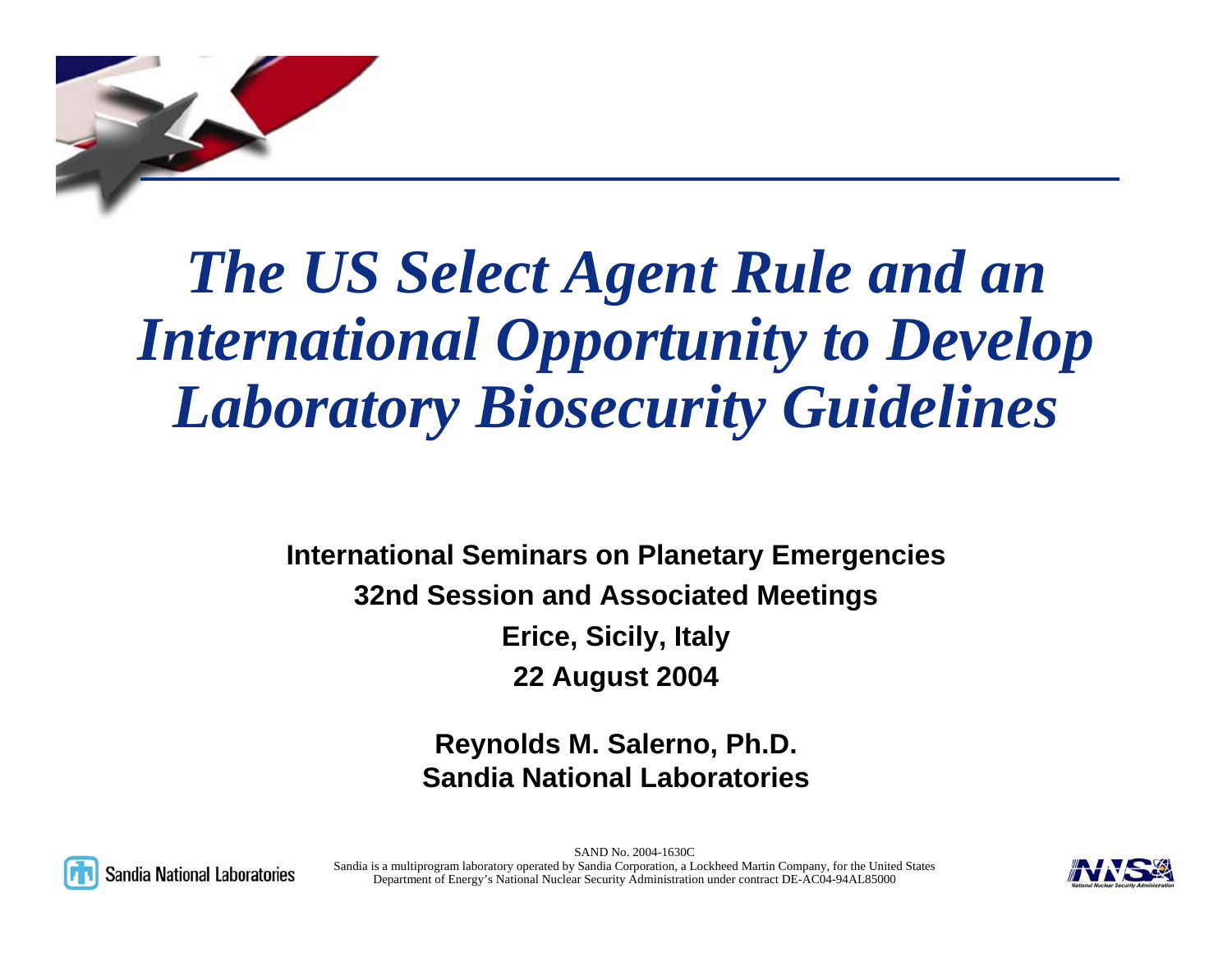### **US Policy Response to the Bioterrorist Threat**

- $\bullet$  **Emerging US security regime has two sets of objectives**
	- Enhance ability to respond to public and **agricultural health emergencies**
	- Reduce the risk that bioscience and **biotechnology could be used maliciously**
- **Realization that bioscience facilities are potential sources of biological weapons material (viable and virulent pathogens)** 
	- **US Select Agent Rule, 2003**
- z **New US regulatory "biosecurity" environment has broad international repercussions that the international community cannot ignore**



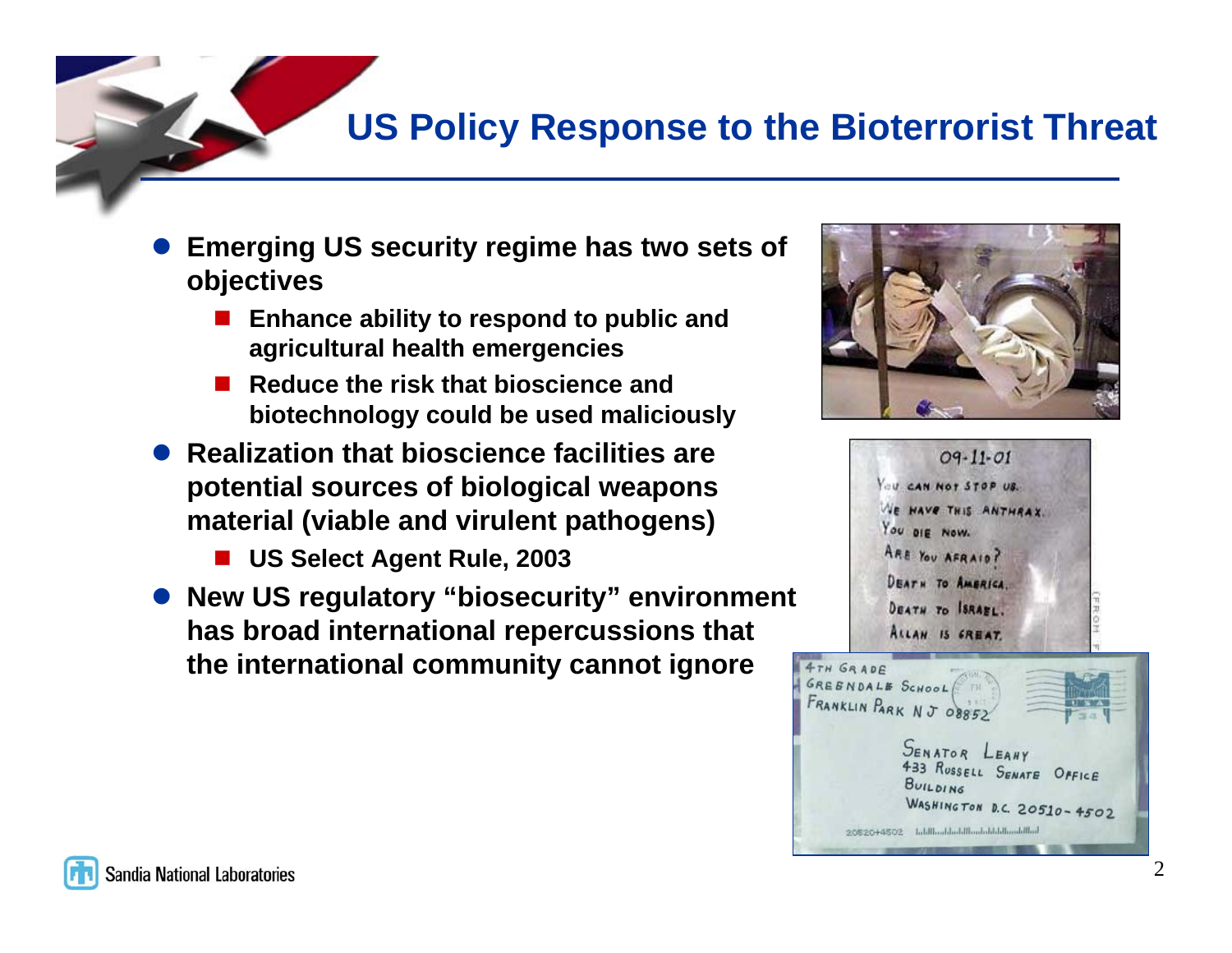### **Biosafety and Biosecurity**

- $\bullet$  **Biosafety**
	- $\overline{\phantom{a}}$  **Objective: reduce or eliminate accidental exposure to or release of potentially hazardous agents**
	- $\overline{\phantom{a}}$  **Strategy: implement various degrees of laboratory "containment" or safe methods of managing infectious materials in a laboratory setting**
- $\bullet$  **Biosecurity**
	- L. **Objective: protect biological agents against theft and sabotage**
	- L. **Strategies: implement graded levels of protection based on a risk management methodology**
- **Control of certain biological materials is necessary, but** *how* **that is achieved must be carefully considered** 
	- L. **Biosecurity and biosafety should be integrated systems, designed not to compromise necessary infectious disease research**



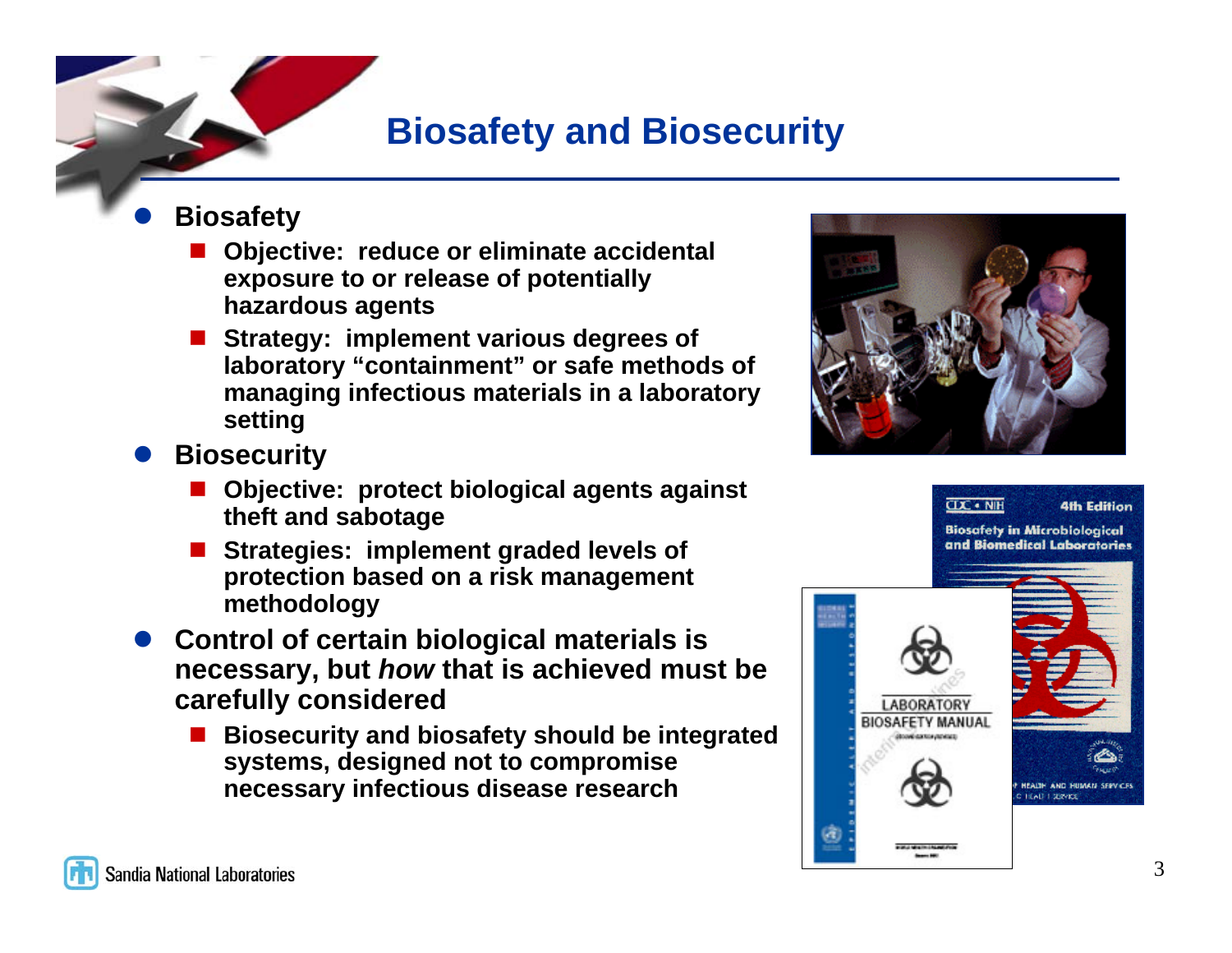### **New US Regulatory Environment for Biosecurity**

- $\bullet$  **USA PATRIOT Act of 2001 – US Public Law 107-55**
	- $\overline{\phantom{a}}$ **Restricted Persons**
- $\bullet$  **Bioterrorism Preparedness Act of 2002 – US Public Law 107-188**
	- **42 CFR 73 (Human and Overlap)**
	- $\overline{\phantom{a}}$ **9 CFR 121 (Animal and Overlap)**
	- **7 CFR 331 (Plant)**
- **The CFR require specific measures** 
	- $\overline{\phantom{a}}$  **Registration of a facility if they possess one of the 82 Select Agents**
	- Background checks for individuals with access to **Select Agents**
	- **Facility must designate a Responsible Official**
	- **Security, safety, and emergency response plans**
	- **E** Safety and security training
	- Regulation of transfers of Select Agents
	- **Recordkeeping**
	- $\overline{\phantom{a}}$ **Safety and security inspections**





(36)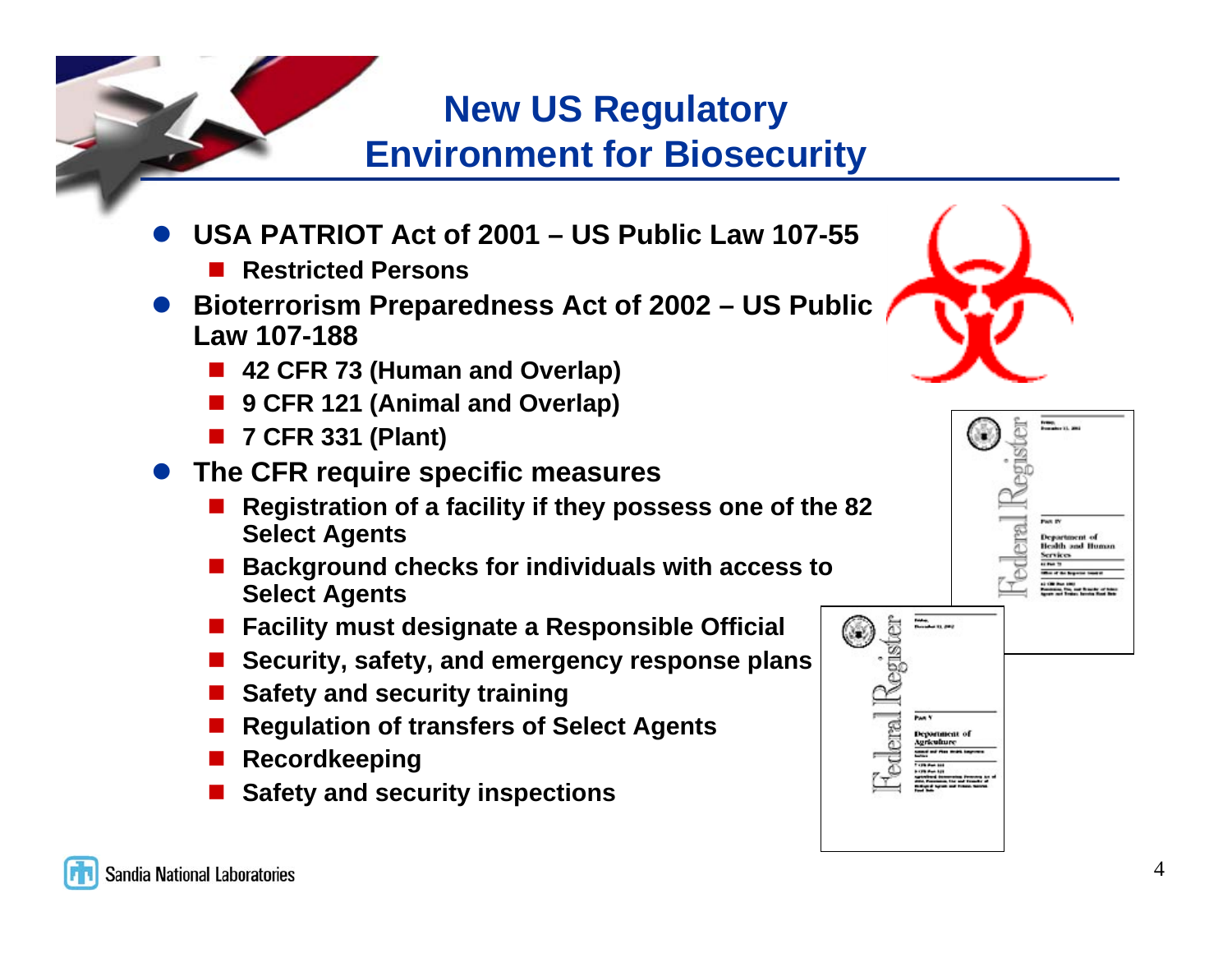### **Human Select Agents and Toxins**

- $\bullet$  **Crimean-Congo haemorrhagic fever virus**
- $\bullet$ **Ebola viruses**
- $\bullet$  **Cercopithecine herpesvirus 1 (Herpes B virus)**
- **Lassa fever virus**
- $\bullet$ **Marburg virus**
- $\bullet$ **Monkeypox virus**
- $\bullet$  **South American Haemorrhagic Fever viruses (Junin, Machupo, Sabia, Flexal, Guanarito)**
- **Tick-borne encephalitis complex (flavi) viruses**
- **Variola major virus and Variola minor virus (Alastrim)**
- $\bullet$ *Rickettsia prowazekii*
- $\bullet$ *Rickettsia rickettsii*
- $\bullet$ *Yersinia pestis*
- $\bullet$ *Coccidioides posadasii*
- $\bullet$ **Abrin**
- $\bullet$ **Conotoxins**
- $\bullet$ **Diacetoxyscirpenol**
- $\bullet$ **Ricin**
- $\bullet$ **Saxitoxin**
- $\bullet$ **Tetrodotoxin**
- $\bullet$  **Shiga-like ribosome inactivating proteins**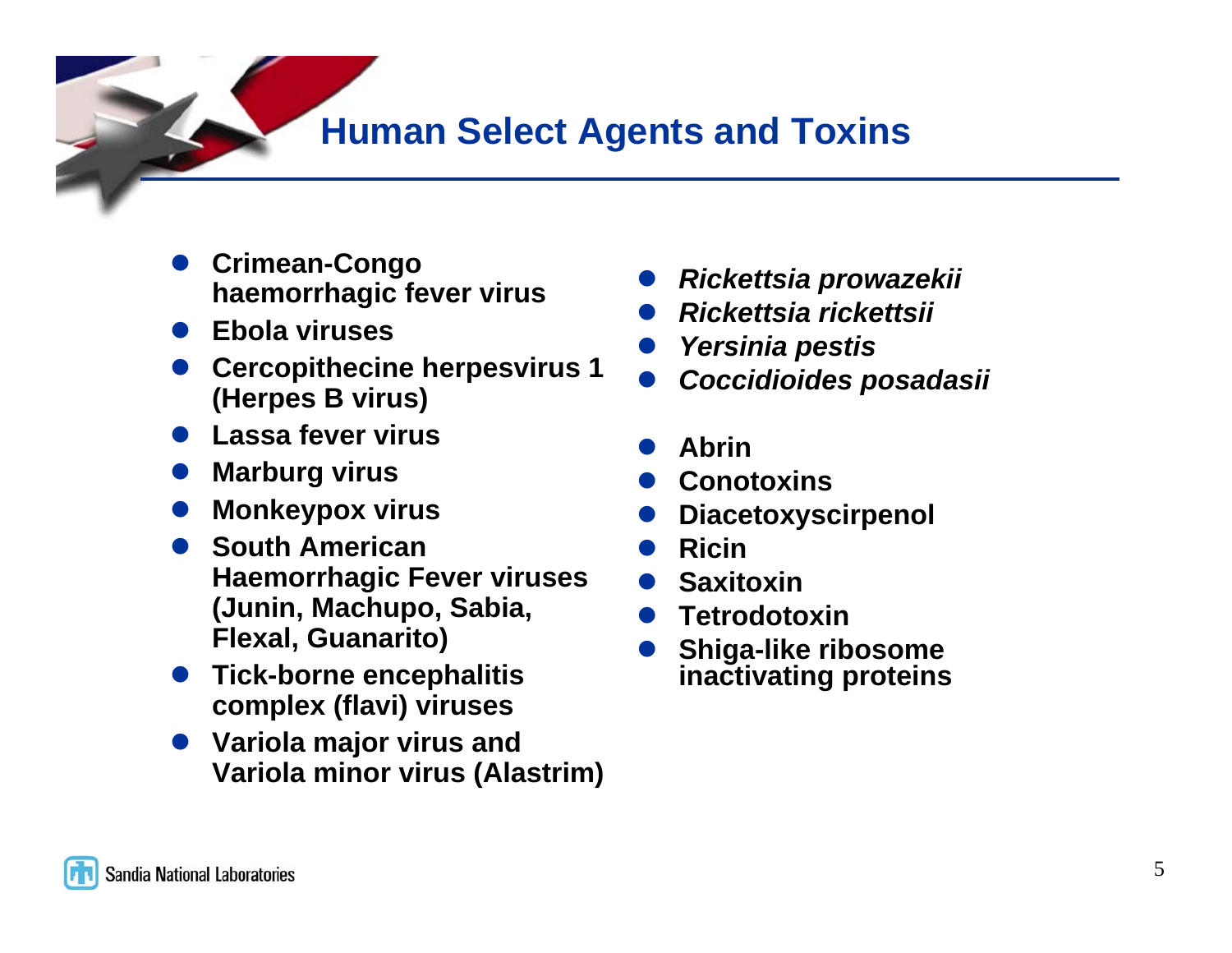### **Overlap Select Agents and Toxins**

- $\bullet$  **Eastern equine encephalitis virus**
- $\bullet$  **Nipah and Hendra complex viruses**
- **Rift Valley fever virus**
- $\bullet$  **Venezuelan equine encephalitis virus**
- $\bullet$ **Botulinum neurotoxins**
- $\bullet$  *Clostridium perfringens* **epsilon toxin**
- **•** Shigatoxin
- $\bullet$ **Staphylococcal enterotoxins**
- $\bullet$ **T-2 toxin**
- $\bullet$ *Bacillus anthracis*
- $\bullet$ *Brucella abortus*
- $\bullet$ *Brucella melitensis*
- $\bullet$ *Brucella suis*
- $\bullet$ *Burkholderia mallei*
- $\bullet$ *Burkholderia pseudomallei*
- $\bullet$  **Botulinum neurotoxin producing species of**  *Clostridium*
- $\bullet$ *Coxiella burnetii*
- $\bullet$ *Francisella tularensis*
- $\bullet$ *Coccidioides immitis*

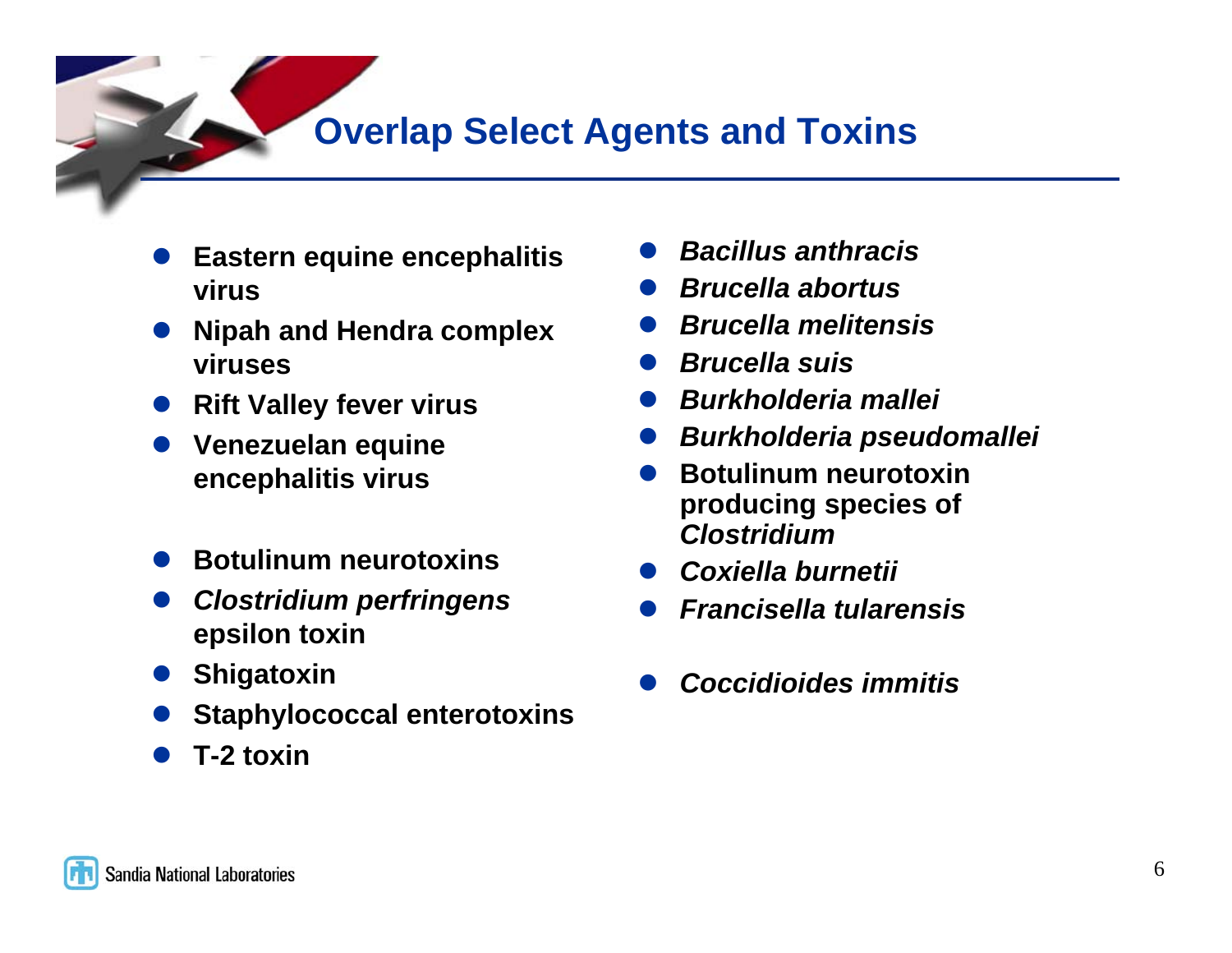### **Animal Select Agents and Toxins**

- $\bullet$ **African horse sickness virus**
- $\bullet$ **African swine fever virus**
- $\bullet$ **Akabane virus**
- $\bullet$  **Avian influenza virus (highly pathogenic)**
- $\bullet$ **Bluetongue virus (exotic)**
- **Pox viruses (camel, goat, sheep)**
- $\bullet$ **Classical swine fever virus**
- $\bullet$ **Foot and Mouth Disease virus**
- $\bullet$ **Japanese encephalitis virus**
- $\bullet$ **Lumpy skin disease virus**
- $\bullet$ **Malignant catarrhal fever virus**
- $\bullet$ **Newcastle disease virus**
- **Peste des petits ruminants virus**
- **Rinderpest virus**
- $\bullet$  **Swine vesicular disease virus**
- $\bullet$  **Vesicular stomatitis virus (exotic)**
- $\bullet$ *Cowdria ruminantium*
- $\bullet$ *Mycoplasma capricolum*
- $\bullet$ *Mycoplasma mycoides*
- $\bullet$  **Bovine spongiform encephalopathy agent**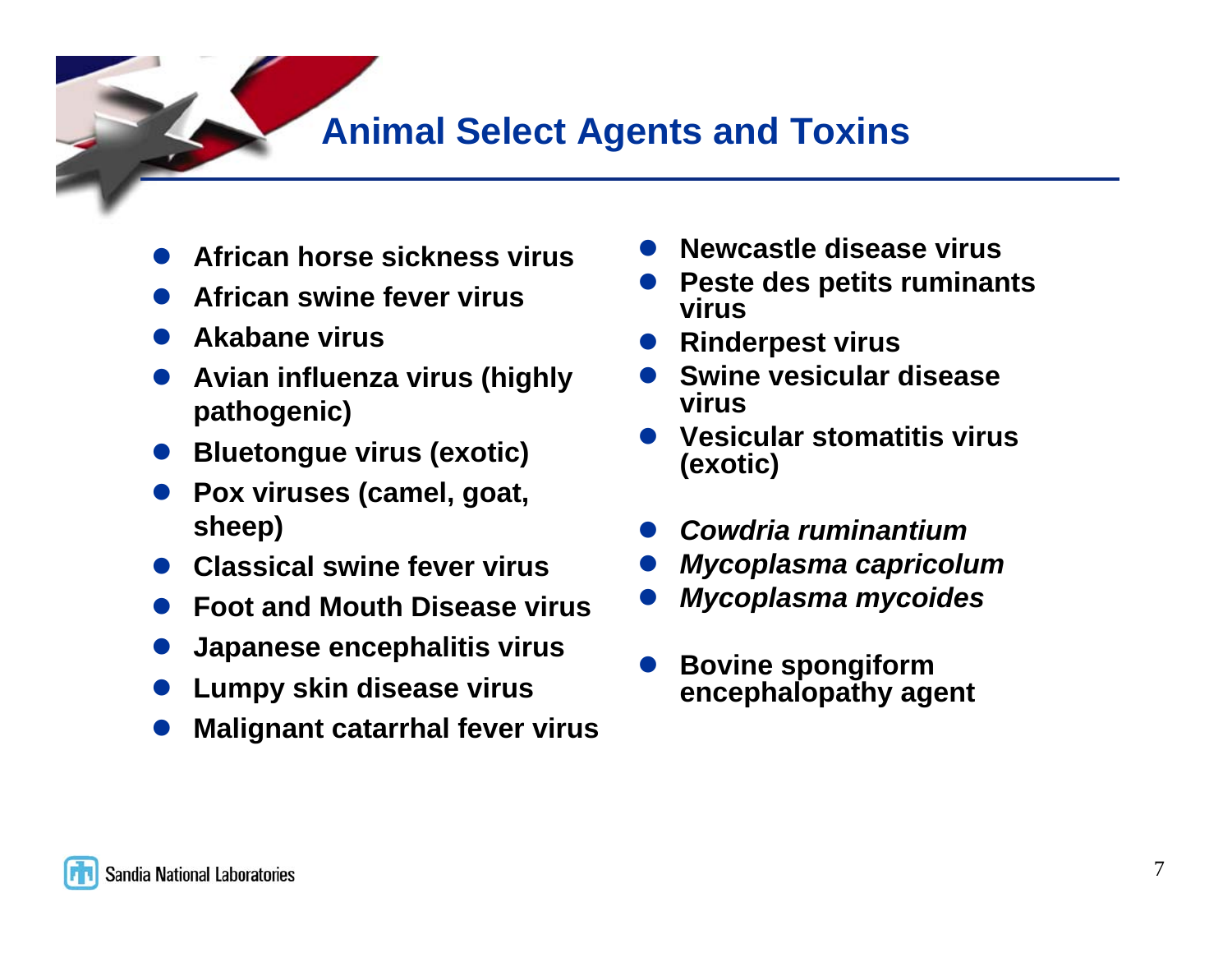

- $\bullet$ **Plum pox potyvirus**
- $\bullet$ *Liberobacter africanus*
- $\bullet$ *Liberobacter asiaticus*
- $\bullet$ *Ralstonia solanacearum*
- $\bullet$ *Xanthomonas oryzae*
- $\bullet$ *Xylella fastidiosa*
- $\bullet$  *Peronosclerospora philippinensis*
- $\bullet$ *Phakopsora pachyrhizi*
- $\bullet$ *Sclerophthora rayssiae*
- $\bullet$ *Synchtrium endobioticum*

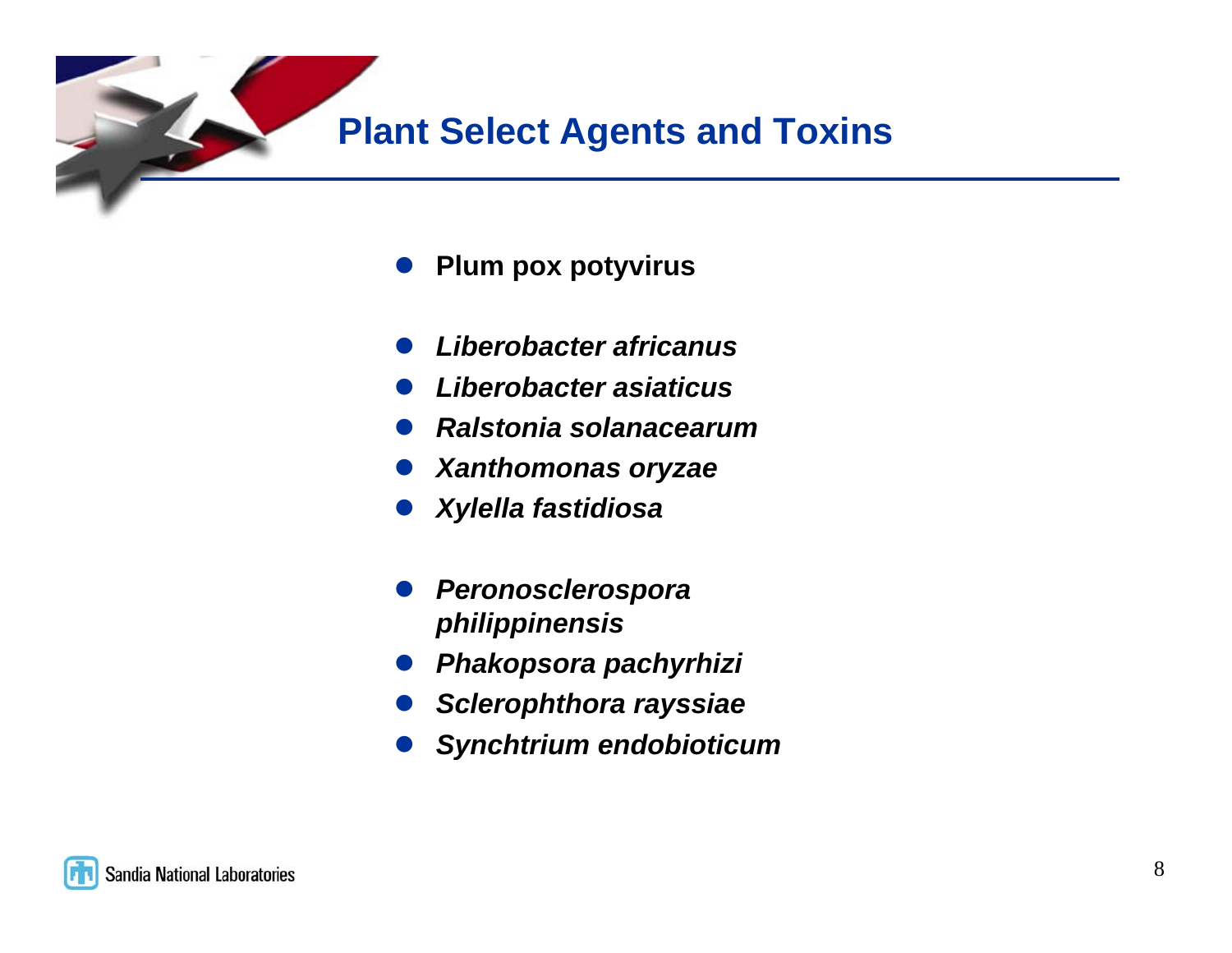

# **Scientific Concerns**

- $\bullet$  **Top-down security regime not tailored to laboratory realities**
- $\bullet$  **Need not steal a Select Agent to perpetrate bioterrorism**
- **Fear that security will trump biosafety, increasing the risk of accidental release or exposure**
- **Security requirements increasing operational impediments and compromising research funding**
	- **Withdrawal from research on Select Agents**





**REPORTS** 

**Chemical Synthesis of Poliovirus cDNA: Generation of Infectious** Virus in the Absence of Natural **Template** 

Jeronimo Cello, Aniko V. Paul, Eckard Wimmer\*

9 AUGUST 2002 VOL 297 SCIENCE www.sciencemag.org

#### мима от Vinotnon, Feb. 2001, р. 1205-1210<br>02:530000:104.01+0 = DOE 10.1128.Pd 75.3.1285-1210.2001<br>oppight © 2001, American Society for Microbiology, All Rights Reserved.

Expression of Mouse Interleukin-4 by a Recombinant Ectromelia Virus Suppresses Cytolytic Lymphocyte Responses and Overcomes Genetic Resistance to Mousepox  $\texttt{RONALD}$ I. IACKSON $^{13}$ ALISTAIR I. RAMSAY. $^{3})$ CARINA D. CHRISTENSEN, SANDRA BEATON, DUNA F. HALL, $^{3}$ aus IAN A. RAMSHAW $^{3}$ Pest Asimal Costed Cooperative Research Centre, CSIRO Sustainable Econosems.<sup>1</sup> and Division of Immunology and<br>Cell Rickop, John Cartin School of Medical Research, Australian National University.<sup>2</sup> Canberra, Australia





Mal. 76, No. 3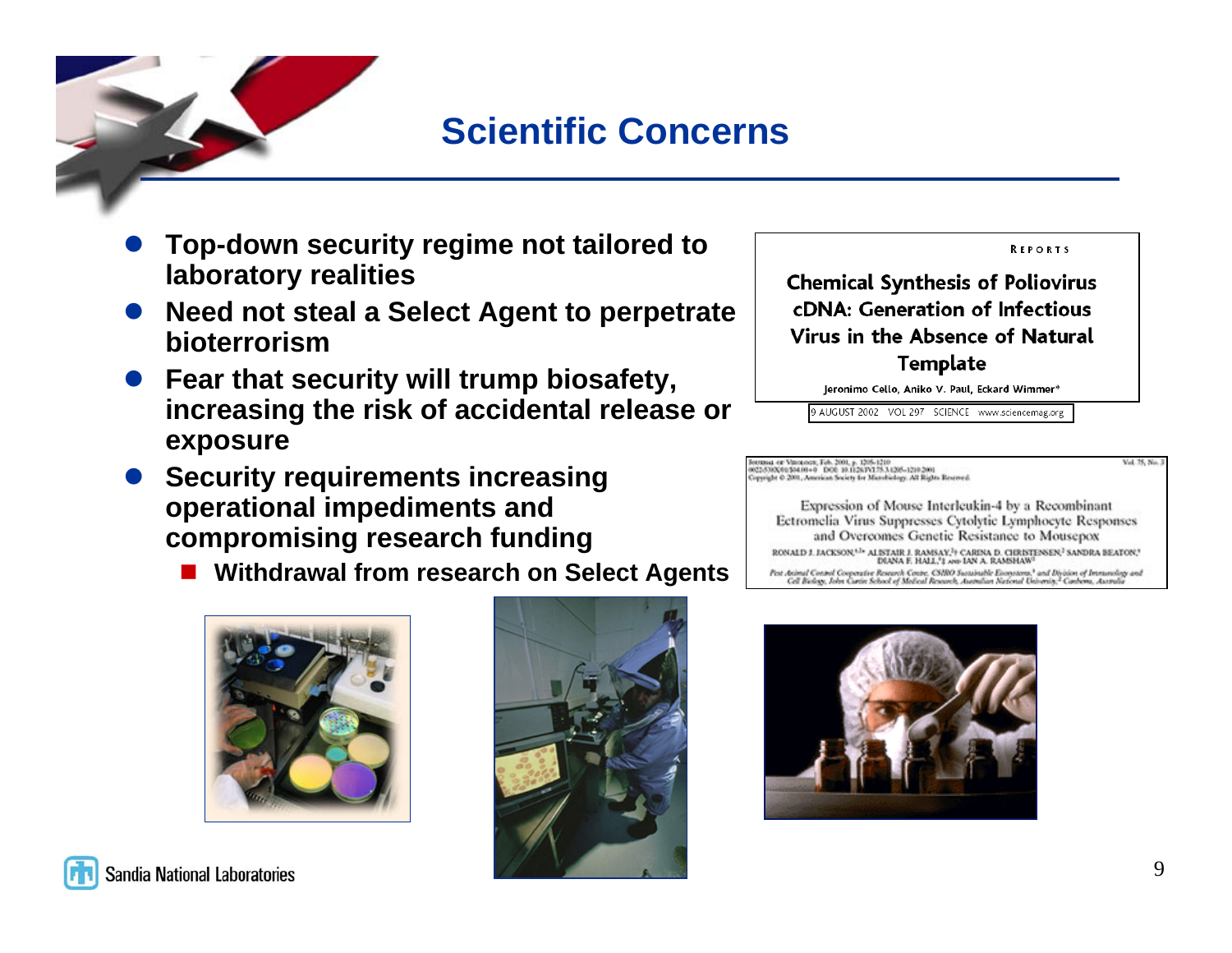### **Security Concerns**

- $\bullet$  **Although some agents have the potential to cause serious harm to the health and economy of a population, all have legitimate medical, commercial, and defensive applications**
	- L. **Identification of illegitimate activities extremely difficult**
- **Nature of the material makes diversion extremely difficult to prevent**
- **Identical protection measures for the 82 agents and toxins despite their various degrees of attractiveness to adversaries**
- $\bullet$  **Most likely threat to viable and virulent pathogens is from someone who has legitimate access to the facility**
- $\bullet$  **No protection if personnel do not understand and accept security**



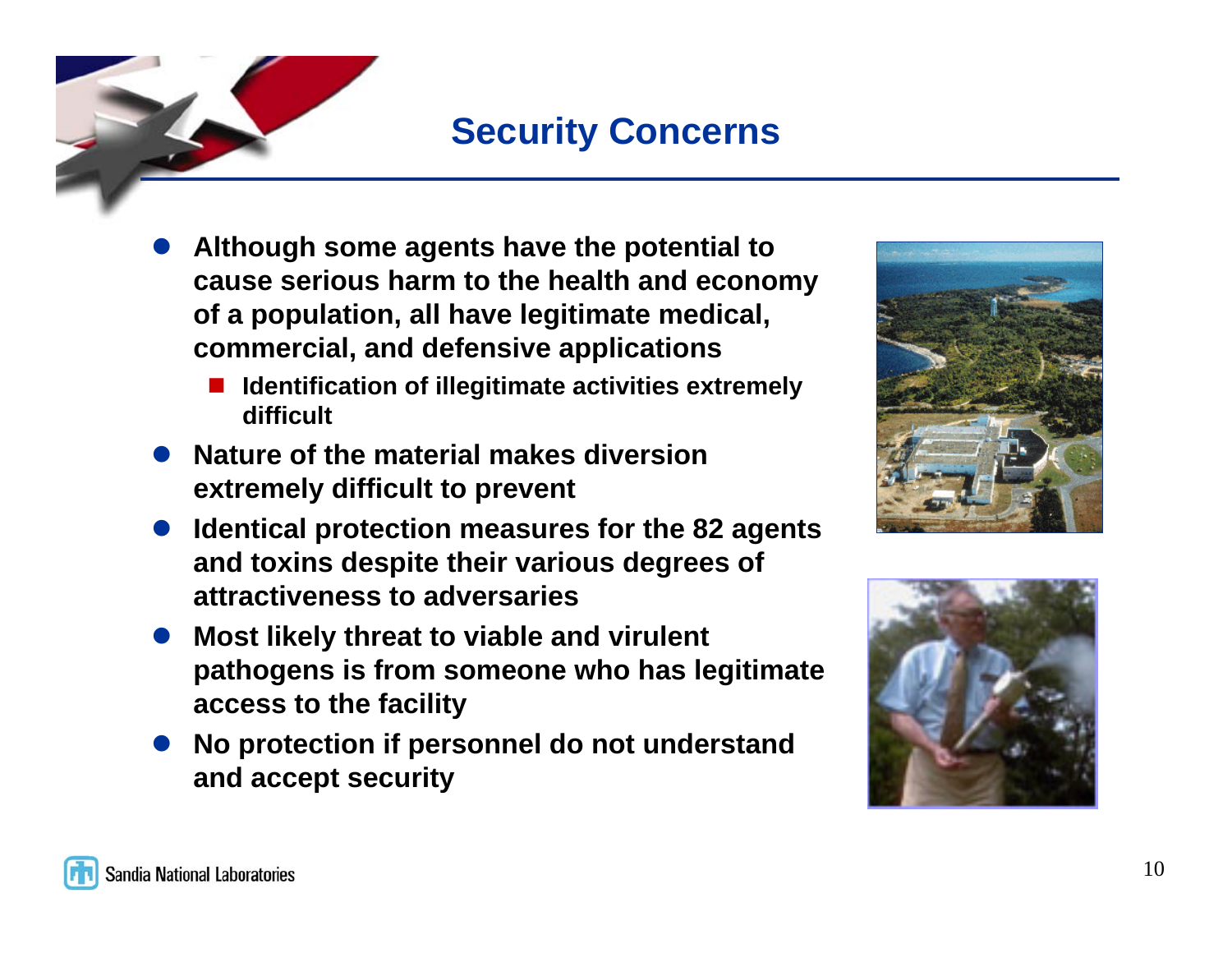### **International Concerns**

- $\bullet$  **Bioterrorism is generally not perceived as a serious threat in much of the world**
	- **Priority is on identifying and controlling natural outbreaks of infectious disease**
- **Best defense against emerging infectious disease and bioterrorism is the science that creates improved vaccines, diagnostics, and therapies**
- **Apprehension that US biosecurity methods, or international regulatory regime, would hinder advances in basic biomedical research by**
	- **Increasing the cost**
	- **Straining international collaborations**
	- **Restricting information sharing**
- **Acknowledgement that dangerous pathogens have intrinsic value and need to be protected globally**
	- $\overline{\phantom{a}}$  **Rapid expansion of the biotechnology industry has resulted in the global proliferation of dual use materials, technologies, and expertise**



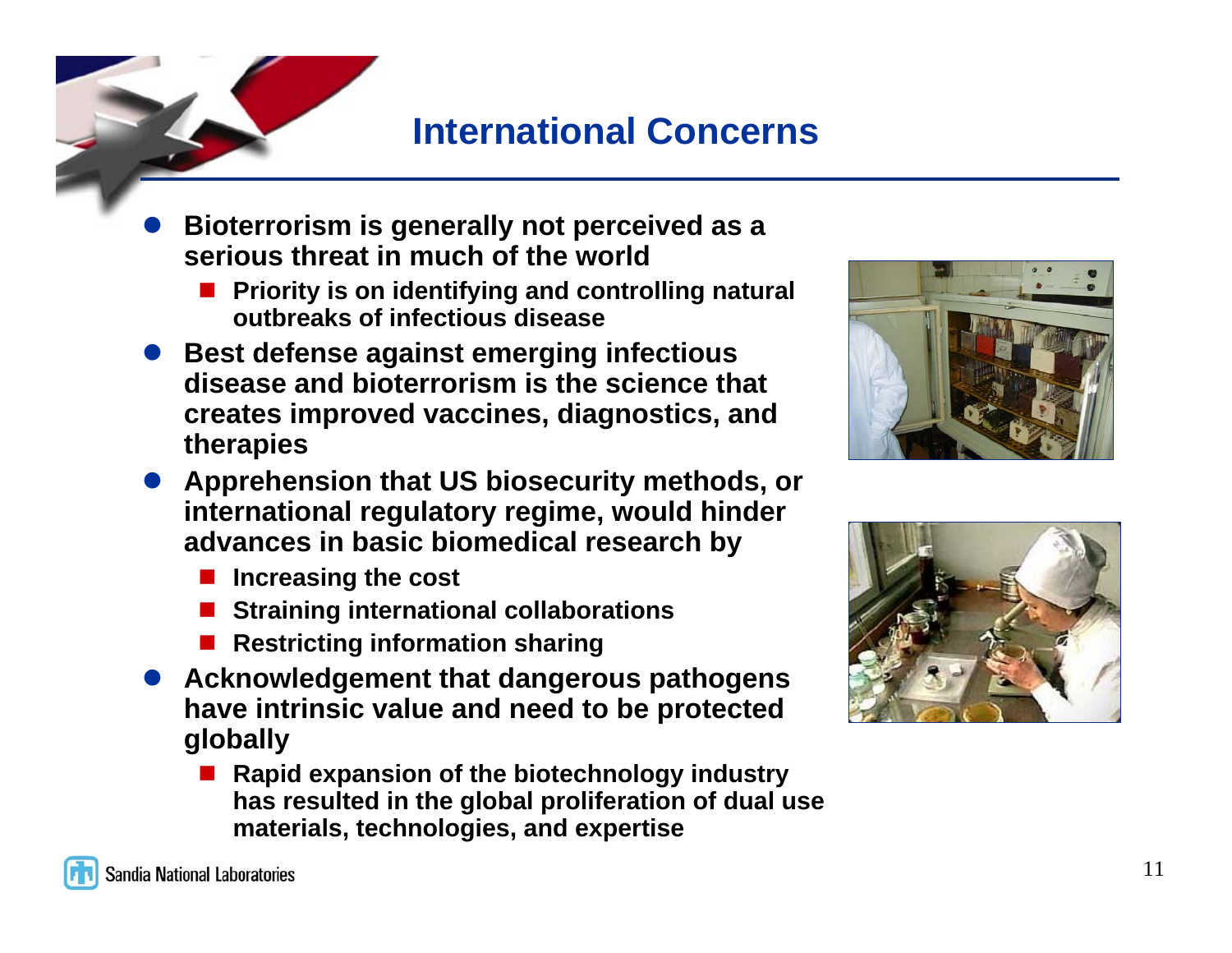# **Proposal for Achieving International Biosecurity**

- $\bullet$  **Securing pathogens and toxins must be an international endeavor** 
	- L. **Mitigate the risk of bioterrorism/biological weapons proliferation**
	- $\overline{\phantom{a}}$ **Also mitigate the risk of accidental release of dangerous organisms**
- **Success of biosecurity will depend on willing implementation by the scientific community** 
	- $\overline{\phantom{a}}$ **Essential to integrate biosecurity and biosafety practices**
	- $\overline{\phantom{a}}$  **Avoid compromising fundamental biomedical and microbiological research**
- $\bullet$  **International guidelines should be promulgated by a respected international technical organization in the life sciences** 
	- $\overline{\phantom{a}}$ **World Health Organization**
	- $\overline{\phantom{a}}$ **World Federation of Scientists**

**"Infectious diseases make no distinctions among people and recognize no borders" President George Bush, November 2001**

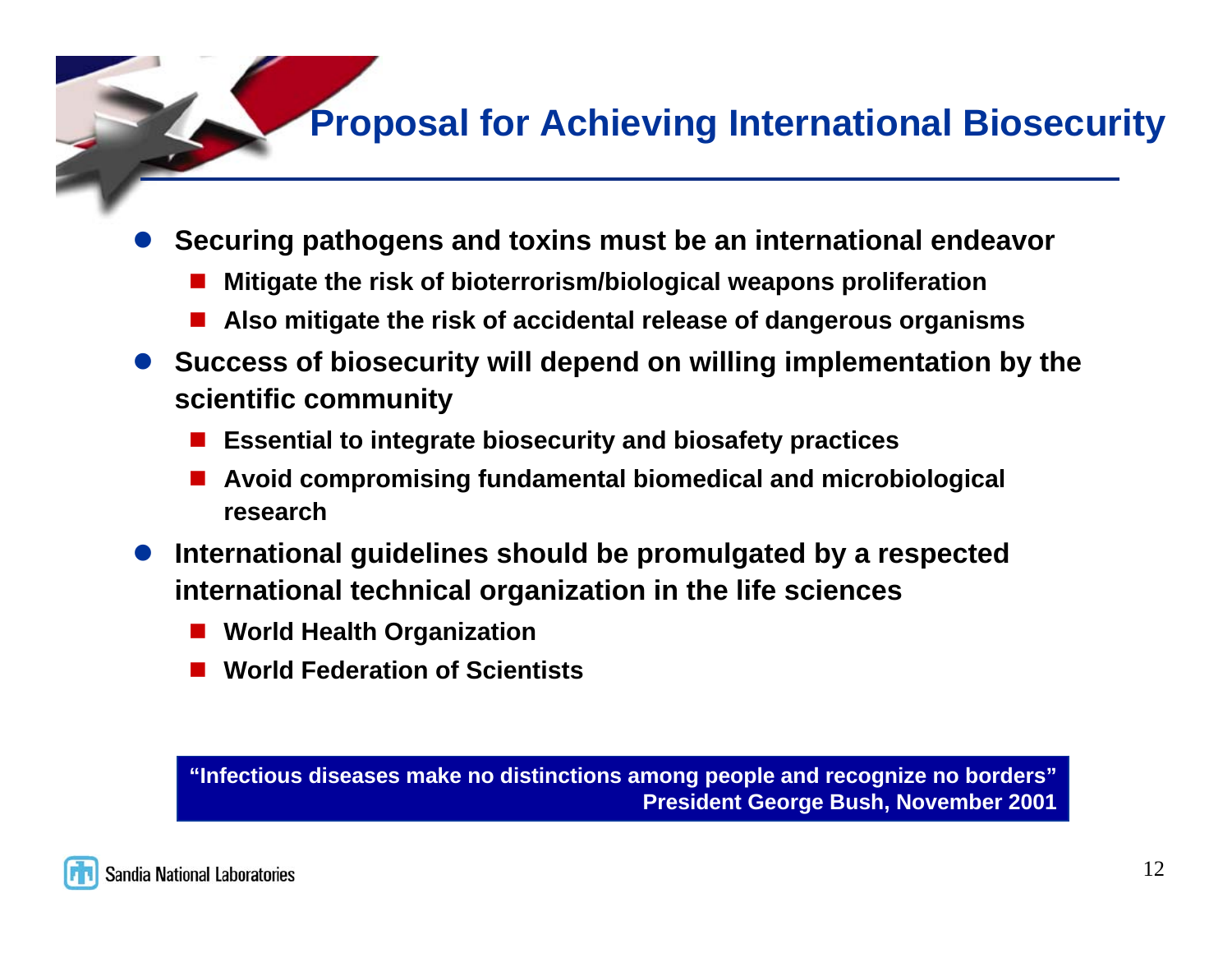### **Biosecurity Based on Risk Management**

- $\bullet$  **Security in a biological environment will never be perfect, and the consequences of loss of this material is a subject of considerable debate**
- **Critical for biosecurity to employ risk management strategies** 
	- $\overline{\phantom{a}}$ **Distinguish between "acceptable" and "unacceptable" risks**
	- $\overline{\phantom{a}}$  **Ensure that protection for an asset, and the cost, is proportional to the risk of theft or sabotage of that asset**

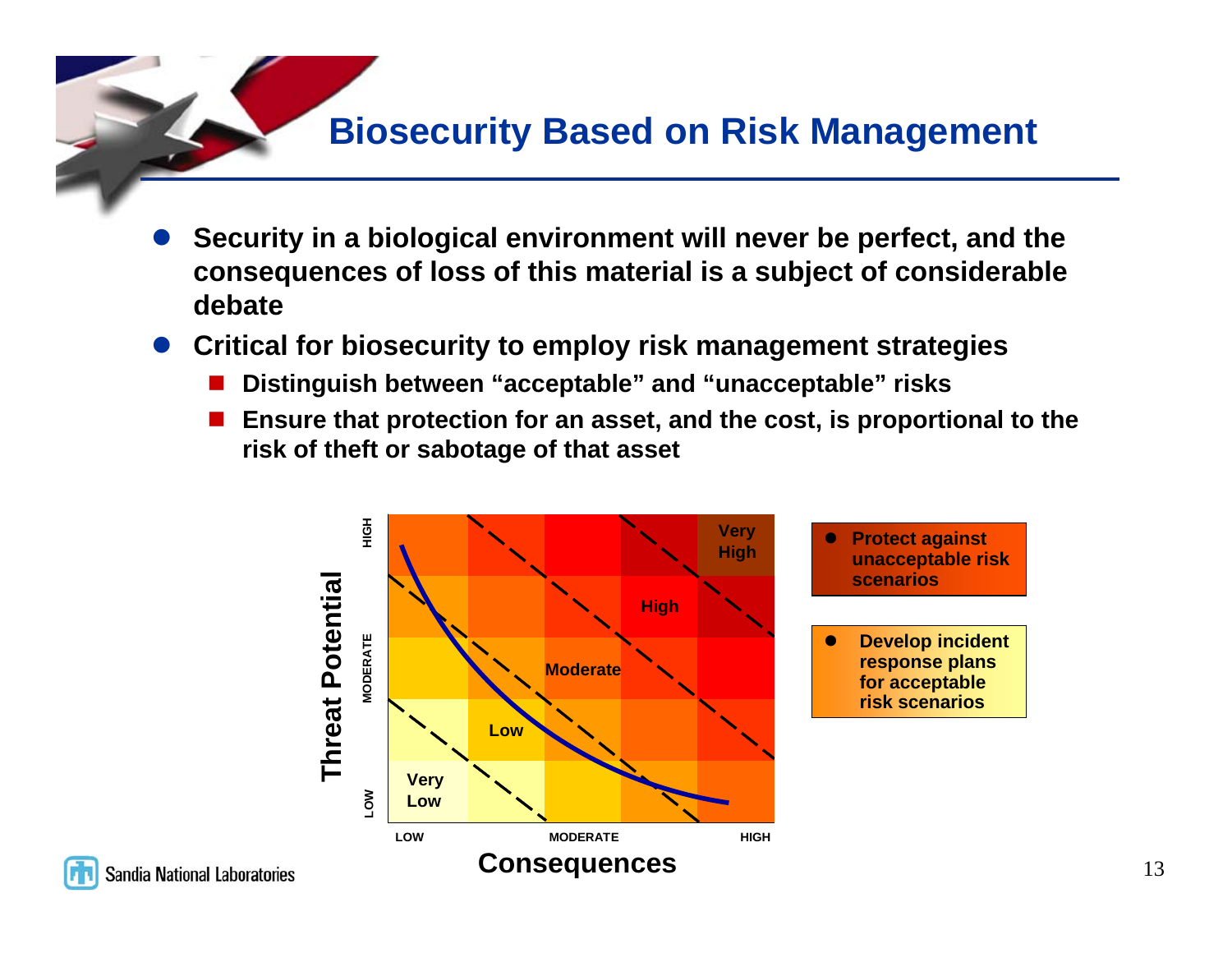

# **Summary**

- $\bullet$  **Necessary to take steps to reduce the likelihood that certain pathogens and toxins could be stolen from bioscience facilities**
- **Critical that these steps are designed specifically for biological materials and research**
- **Most biosecurity measures should reinforce and complement existing biosafety measures**
- $\bullet$  **Need for a respected international technical organization to promulgate international biosecurity guidelines**
	- $\overline{\phantom{a}}$  **Involve international scientific community in their development so that they can be widely accepted and implemented**